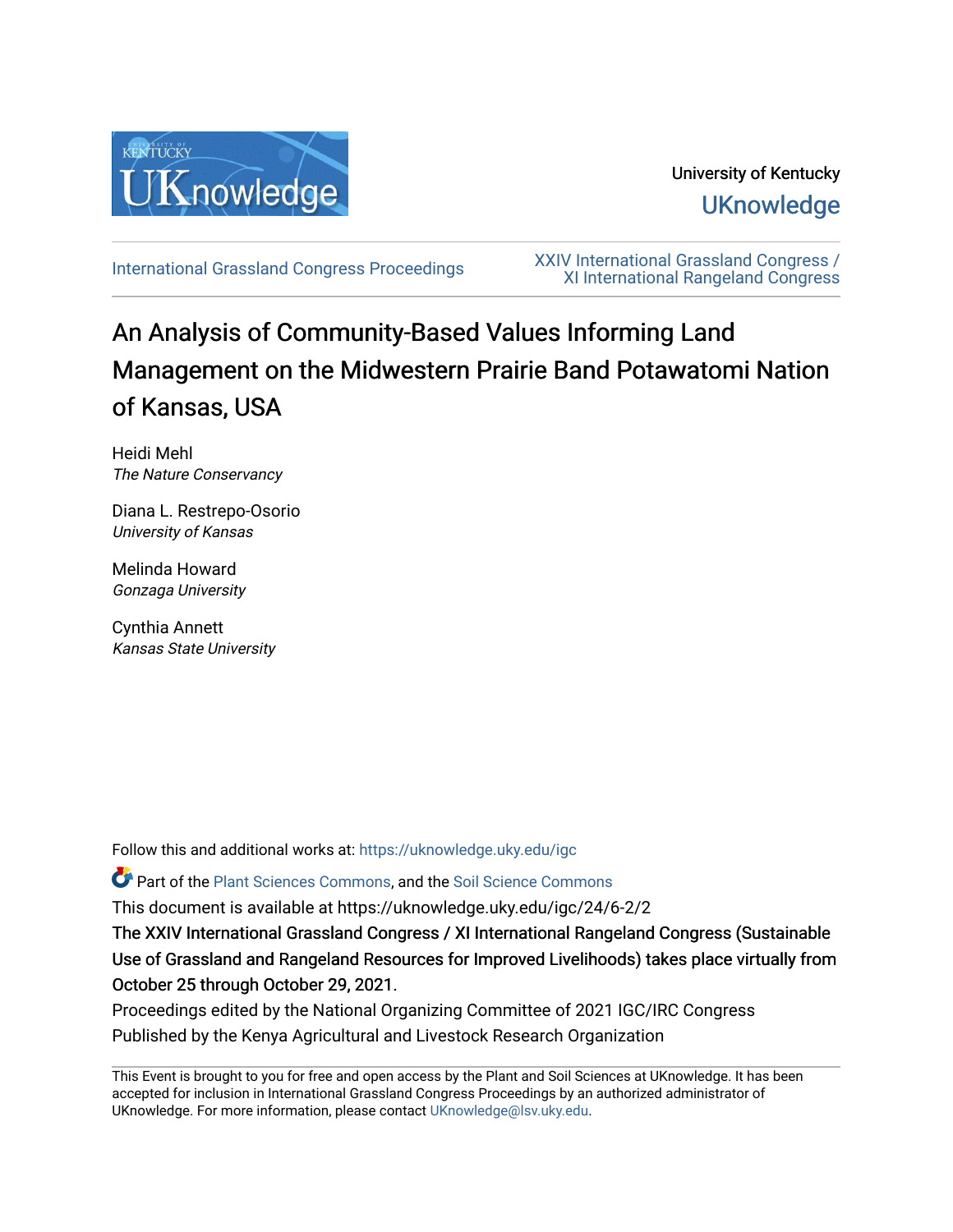# An Analysis of Community-based Values Informing Land Management on the Midwestern Prairie Band Potawatomi Nation of Kansas, USA

Mehl, Heidi ª; Restrepo-Osorio, Diana. L<sup>b</sup>; Howard, Melinda<sup>c</sup>; Annett, Cynthia<sup>d</sup> <sup>a</sup> The Nature Conservancy *heidi.mehl@tnc.org*; <sup>b</sup> The University of Kansas, Lindley Hall, 1475 Jayhawk Blvd, Lawrence, KS 66045 [dlrestr@ku.edu;](mailto:dlrestr@ku.edu) c Gonzaga University [howard.mindy@gmail.com](mailto:howard.mindy@gmail.com); d Kansas State University [cannett@ksu.edu](mailto:cannett@ksu.edu)

**Key words**: community values; tribal land management; grassland ecosystem services; native land cover

#### **Abstract**

The focus of this study is to examine the interface between land management practices and values within a tribal community in rural midwestern North America. The Prairie Band Potawatomi Nation (PBPN) reside on a tribal reservation with a checkerboard distribution amongst private, non-tribal landowners. Previous studies have indicated that landowners may have different value-systems leading to variations in landmanagement practices. This can impose discontinuous land management in areas within shared biological boundaries, such as watersheds, especially between tribal and non-tribal entities. Preliminary spatial analysis in and around the PBPN landscape determined that the tribally-managed lands present more vegetative cover per unit land tenure than non-tribal lands. Furthermore, tribally-managed lands have more miles of intact riparian buffers present along streambanks compared to non-tribal streambanks. These factors indicate a difference in management approaches between both groups, yet the values that drive these management approaches have not been examined. To better understand PBPN land-management approaches, we coded and analyzed surveys conducted with tribal members about stream use, management, and values (n=76). Furthermore, we coded and analyzed every issue of the community newsletter *Rez Recycler* published within 2008-2014 for values-based themes. Our analysis demonstrated the PBPN community prioritize native land cover and ecosystem services for community benefit. Primary themes include stream condition, fish and fishing, culture and community, riparian knowledge, restoration and education. Additionally, healthy streams and healthy aquatic populations were most valued. This demonstrates tribal awareness and prioritization of the connection between land management and stream conditions. We have presented an examination of community values, and desired outcomes, in a way that can help multiple stakeholders (e.g. Federal, state, private and tribal) approach land management. This type of understanding can facilitate collaborative planning that allows the tribal community to define their own version of success and support selfdetermination and sovereignty.

#### **Introduction**

Land management practices can vary across stakeholders over a range of economic and social valuation systems (de Vries & Vo $\beta$ , 2018). A previous study (Mehl et al., 2018) determined land use and land cover (LULC) patterns on tribally-managed lands retained more native vegetative cover (hardwood forest, grassland) than adjacent non-tribally managed lands. Specifically, tribally-managed lands had more miles of intact riparian buffers along streambanks, compared with non-tribal lands. These results indicate that there are different drivers influencing land management practices, however it is unknown whether economic, social, cultural, or some combination of these factors contributed to such practices. The purpose of this study is to examine which valuation systems exist for tribally-managed lands within the Prairie Band Potawatomi Nation (PBPN) and determine whether they may help explain differences in land management preferences. We hypothesized that tribal members would value native land cover (forests and grasslands) and ecosystem services supported by native land cover (healthy streams, fish) over individual economic benefits (eg. cash crops). Questionnaires of tribal members, combined with analysis of tribal newsletters, provide evidence to support this hypothesis.

## **Study Area - The Prairie Band Potawatomi Nation**

The Prairie Band Potawatomi Nation (PBPN) were originally part of a larger tribe that included the Potawatomis, Odawas and Ojibwas (known as the "three fires"), and were quite successful in the Great Lakes region both as hunters and fishers, and later as traders with settler communities (Mitchell, 2009). Following passage of the Indian Removal Act by President Andrew Jackson in 1830, they endured a forced removal and brutal relocation, eventually ending up in present-day Kansas in 1846 (Cave, 2003). Their original reservation territory covered 576,000 acres that extended to the Kansas River and included part of present-day Topeka ("Prairie Potawatomi Resistance to Allotment," 1976). Almost immediately, this territory began to fall subject to the same provisions discussed above and much of the land was lost, piece by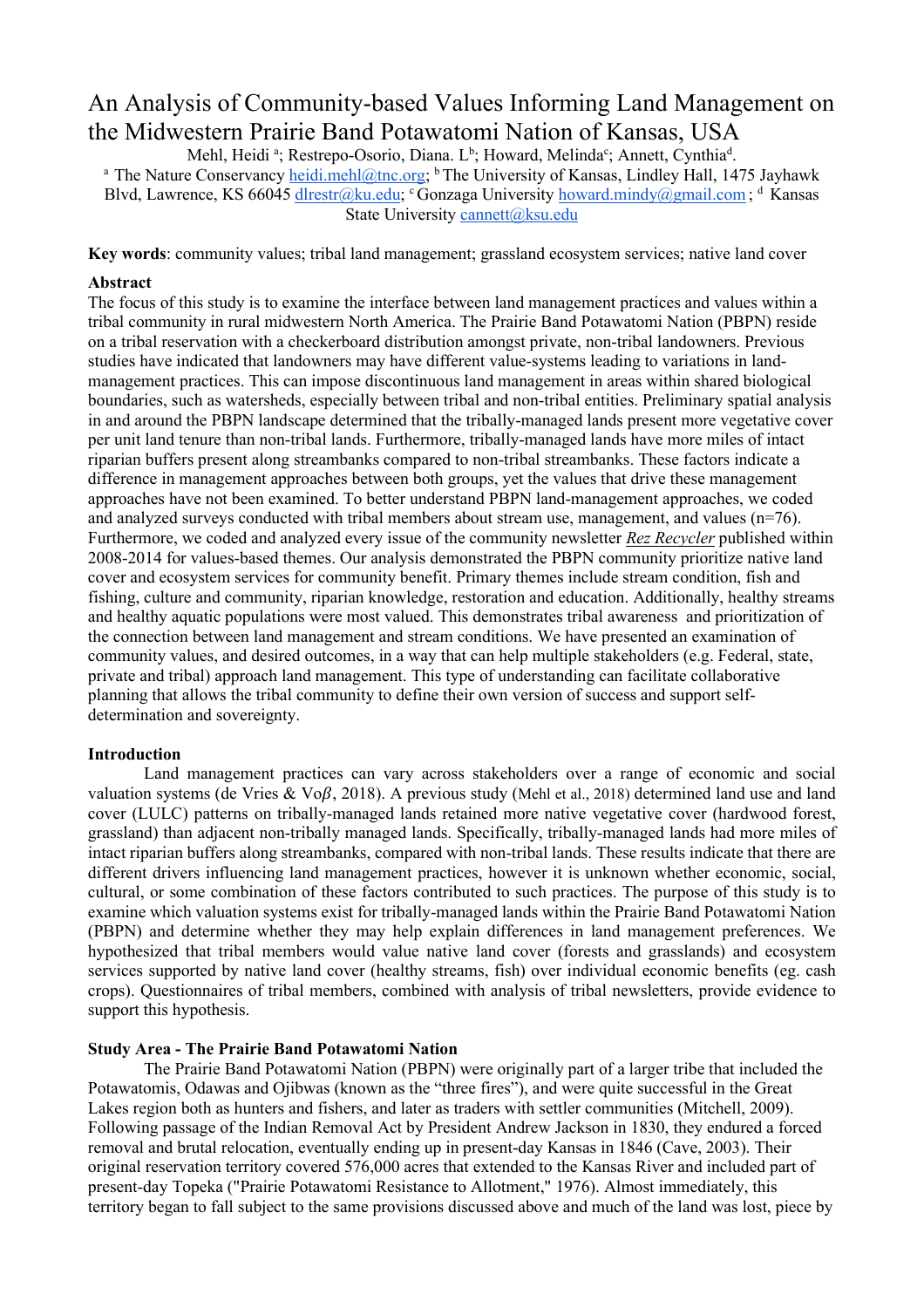piece, to squatters, railroad interests, and religious interests (Royster & Blumm, 2002; "Prairie Potawatomi Resistance to Allotment," 1976).

Although the federal government during this time was pressuring the Potawatomi and other Indigenous nations to take individual land allotments, the group who would become the Prairie Band of the Potawatomi Nation refused, citing a belief that land belongs to everyone and cannot be owned individually (Mitchell, 2009). They remained on their communally-held land base, which by this time had been reduced to 77,357 acres ("Prairie Potawatomi Resistance to Allotment," 1976). Despite continued resistance and skillful use of non-violent protest and legal tactics, passage of the Dawes Act in 1887 provided an avenue for the U.S. government to force them to take the individual allotments. By 1895 their remaining reservation territory had been divided into 80-160 acre parcels and allotted to each head of household ("Prairie Potawatomi Resistance to Allotment," 1976). Many of these allotment parcels met the same fate as many others across the United States, reduced through taxation, fractionation, and the escheat provision. The end result is the checkerboard pattern of land tenure seen today (Shoemaker, 2003).

The PBPN reservation today covers an area of 121 mi2 (77,880 acres), about 20 miles north of Topeka, in Jackson County in northeastern Kansas. The reservation is almost entirely within the Soldier Creek watershed, with the major creeks being Soldier Creek and Little Soldier Creek. Soldier Creek flows from Nemaha County in northeastern Kansas, across the length of the PBPN reservation in Jackson County, and south to Topeka in Shawnee County where it converges with the Kansas River. The Soldier Creek watershed includes approximately 339 mi<sup>2</sup> (216,898 acres) of land. Land use in the watershed is primarily grassland (63 percent) and agricultural land (30 percent) (Kansas Applied Remote Sensing Program, 1993). Soldier Creek and Little Soldier Creek are affected by water quality problems common to surface water in the Great Plains agricultural region, including elevated levels of sediment, nutrients, bacteria, and pesticides (Ross Schmidt et al., 2007). Soldier Creek and its tributaries have experienced significant degradation related to channel incision from channelization and agricultural land use (Juracek, 2002).

Despite enduring forced relocation and the loss and fractionation of their reservation territory, the PBPN have shown incredible resilience and have built the governance structures necessary to extend their agency and apply land management preferences for cultural resilience and survival. They have many tracts of recently purchased land, which will now fall under their jurisdiction for land management. PBPN land use preferences include traditional subsistence practices, such as hunting and fishing (*personal communication*) . This may lead to very different land management decisions than those being made on adjacent privatelyowned land parcels.

#### **Methods**

A questionnaire was developed and distributed to community members on the Prairie Band Potawatomi Nation (Jackson County, Kansas). The questionnaire was designed to determine what features are valued by participants on local landscapes, how they use local streams, and what environmental issues they perceive to be affecting them. Questions were multiple choice, but also provided space to write qualitative responses or elaborate on the multiple-choice selection. Questionnaires were distributed at two large community events, two smaller workshops (one of which was organized by co-author Mehl), and individually as the author made contacts within the community. The majority of respondents reported being a member of the Prairie Band Potawatomi Nation, Kickapoo Nation in Kansas, or another tribe. Questionnaire responses were coded and analyzed. For the purposes of this analysis, only responses from tribally-affiliated respondents were included (n=76).

To supplement the questionnaire results, a context analysis using qualitative coding (Saldaña, 2015) was performed on issues of the "Rez Recycler" newsletter (available at https://www.pbpindiantribe.com/pep/rez-recyclers/). Newsletter issues are published quarterly (approximately four issues per year) by the PBPN Planning and Environmental Protection department and contain articles about community events and environmental sustainability. Each issue published between 2008-2014, for a total sample size of 28 newsletters, was analyzed initially for emergent themes through open coding. Conceptual themes were developed during the second round of axial coding. Concepts and categories created through the coding process were analyzed in Google Fusion Tables which served as the platform for code organization, filtering, and condensing. After code condensing, 19 major code categories emerged with corresponding frequencies as aided by the Fusion Table. This information allowed the determination of major themes highlighted in the newsletters. These codes were compared to the questionnaire that was distributed to tribal members. The questionnaire was also organized and filtered using Google Fusion Tables allowing us to derive the frequency of patterns in the responses for the participants. Newsletter codes and questionnaire responses were synthesized to give five major themes for analysis.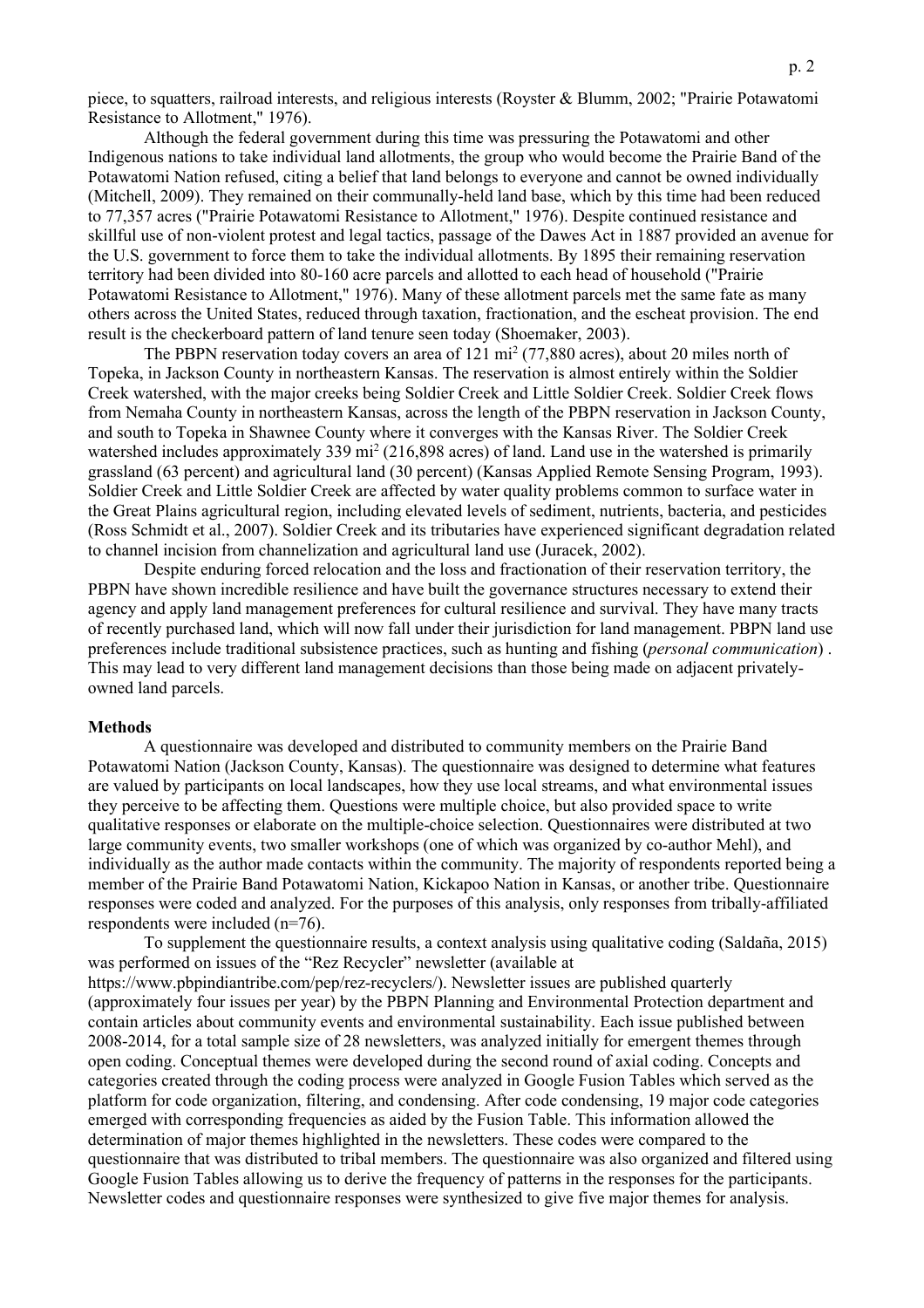#### **Results**

The objective of this study is to better understand cultural drivers of land management choices for an Indigenous communities. Given previous observations that land under tribal tenure was much more likely to retain native vegetation, the authors hypothesized that respondents would value native land cover (forests and grasslands) and ecosystem services supported by native land cover (healthy streams, fish) over individual economic benefits. Results from both the questionnaires and the newsletter analysis supported this hypothesis. Recurring themes include the value of streams as a fishing resource, and the use of streams and stream water for cultural purposes. Riparian forests were seen as important almost without exception.

Analyzing the questionnaire responses, the most frequently mentioned theme regarding streams was fish or fishing. A majority of questionnaire respondents (78%) indicated that they value the streams as a fishing resource. Other major themes mentioned are swimming/recreation (60%), drinking water (55%), and cultural uses (51%). Wildlife habitat was identified as an important issue by 45% of respondents, with 40% of total respondents specifically mentioning habitat for culturally-important plants and animals. Bank stabilization or erosion was mentioned as a concern by 43% of respondents. Only 13% of questionnaire respondents associated with a tribe indicated using streams for irrigation or livestock watering.

| <b>Community Education</b>                                        | <b>Community events</b>                | <b>Environmental</b><br>assessments     | <b>Community Recognition</b>                                            |
|-------------------------------------------------------------------|----------------------------------------|-----------------------------------------|-------------------------------------------------------------------------|
| Sharing community resources<br>(who to call, available resources) | Youth education<br>(Boys & Girls Club) | Air quality updates                     | Environmental heroes                                                    |
| Department activities<br>(monitoring, surveying, grants)          | Community hiking<br>events             | Water quality and<br>water conservation | Earth day participant<br>recognition for doing good<br>in the community |
| Recycling and hazardous waste<br>removal                          | Earth day celebrations                 |                                         |                                                                         |
| Community education of local<br>environmental issues              |                                        |                                         |                                                                         |

The "Rez Recycler" newsletter, published by the PBPN Department of Planning and Environmental Protection, had a number of overarching themes

In addition, various attitudes and values were either implicitly or explicitly stated in the newsletter,including:

- Keeping reservation clean and litter free (aesthetics)
- Concern for human and environmental health
- Think of those "downstream"
- Do your part ways you can help
- Elder knowledge and storytelling
- Community wellbeing and bonding

A synthesis of recurring codes between questionnaire responses and the newsletters resulted in the following overarching themes for analysis: stream condition, fish and fishing, culture and community, riparian knowledge, and restoration and education.

# **Discussion**

This study examined whether observed differences between tribal and non-tribal land management (in Mehl et al., 2018) are reflective of specific cultural priorities applied to the landscape by the tribe. The primary themes to emerge from this analysis (stream condition, fish and fishing, culture and community, riparian knowledge, and restoration and education) reinforced the cultural importance of healthy streams and aquatic populations, and showed that the majority of surveyed tribal members are aware of the connection between land management and stream condition. The analysis also highlights the effectiveness of the PBPN Department of Planning and Environmental Protection (the "tribal EPA") in educating the community, restoring important landscape features such as wetlands, and providing resources for community members.

The results of this study are also important when combined with observations from the land cover analysis by Mehl et al. (2018). This shows that where the PBPN has agency in governance, they manage their land in ways linked to tradition and cultural resilience. On a broader scale, this shows that, where a tribe has agency in governance, cultural landscape management can persist, even when a tribe has been moved from their historical homelands and into a new geography. We must use caution to separate areas where tribes have